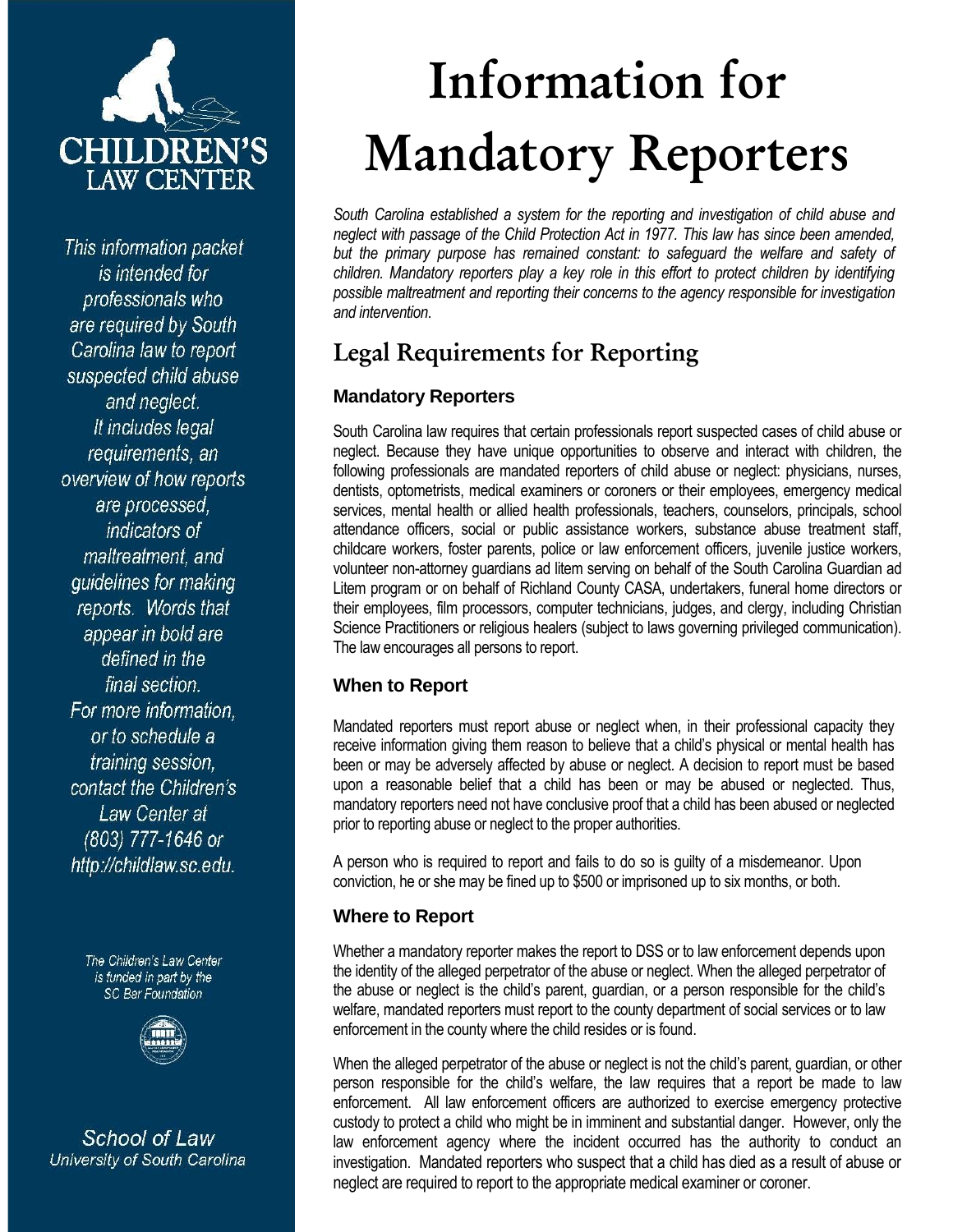## **Confidentiality**

DSS and law enforcement must keep the identity of the person making a report confidential. The law provides only limited circumstances under which the identity of the reporter may be revealed. DSS and law enforcement must share the name of the reporter with one another and the name of the reporter must only be disclosed to the extent necessary to further the criminal investigation. If it becomes necessary for the reporter to testify in a trial, it must not be disclosed that the reporter was the individual who made the report.

DSS may release the name of the reporter to the subjects of the report by court order, but only under extremely limited circumstances. The alleged perpetrator in an unsubstantiated case may file an action requesting that the court order the release of the reporter's name. The court will review the case records and may review written arguments or hear oral arguments. The court may order that DSS disclose the identity of the reporter, but only if the court finds probable cause to believe that the reporter acted in **bad faith** or maliciously in making the report.

DSS is authorized to summarize the outcome of an investigation to the reporter if requested at the time of the report. DSS has the discretion to limit the information disclosed based upon the reporter's relationship with the child.

## **Immunity from Liability**

The law creates a rebuttable presumption that mandated reporters have acted in **good faith** in reporting suspected abuse or neglect. Persons required or permitted to report suspected abuse or neglect, or who participate in an investigation or court proceeding as a result of a report, are immune from civil and criminal liability, provided that such persons have acted in good faith. Immunity covers full disclosure of all the facts that led the person to reasonably believe that a child has been or may be abused or neglected.

## **False or Malicious Reports**

It is unlawful to knowingly make a false or malicious report. False or malicious reporting is a misdemeanor and upon conviction, punishable by a fine up to \$5000 or imprisonment up to 90 days, or both.

## **Photographs**

Mandated reporters may take color photographs of areas of visible trauma on a child who is the subject of a report. Copies of all photographs and negatives must be sent to DSS at the time of the report, or as soon as possible after the report is made.

## **Detainment by Medical Professionals and Medical Examinations**

When a physician or hospital suspects that a child has been abused or neglected, the law authorizes the physician or hospital to detain the child for up to 24 hours until law enforcement arrives to make a decision about emergency removal. The physician or hospital must make a report to law enforcement and to DSS, and may detain the child only when the physician or hospital believe that releasing the child would present an imminent danger to the child's life, health, or physical safety. Physicians may order xrays or other medical examinations or tests if medically indicated, without the consent of the child's parents or guardians. If child abuse or neglect is suspected and release of the child would place the child in imminent danger, a physician or hospital that detains the child in good faith is immune from civil or criminal liability for detaining the child.

#### **Privileged Communication**

In the interest of protecting children from abuse or neglect, mandatory reporting laws make void the privileged nature of communication between husband and wife, as well as professional and patient or client. However, communication between attorney and client remains privileged, and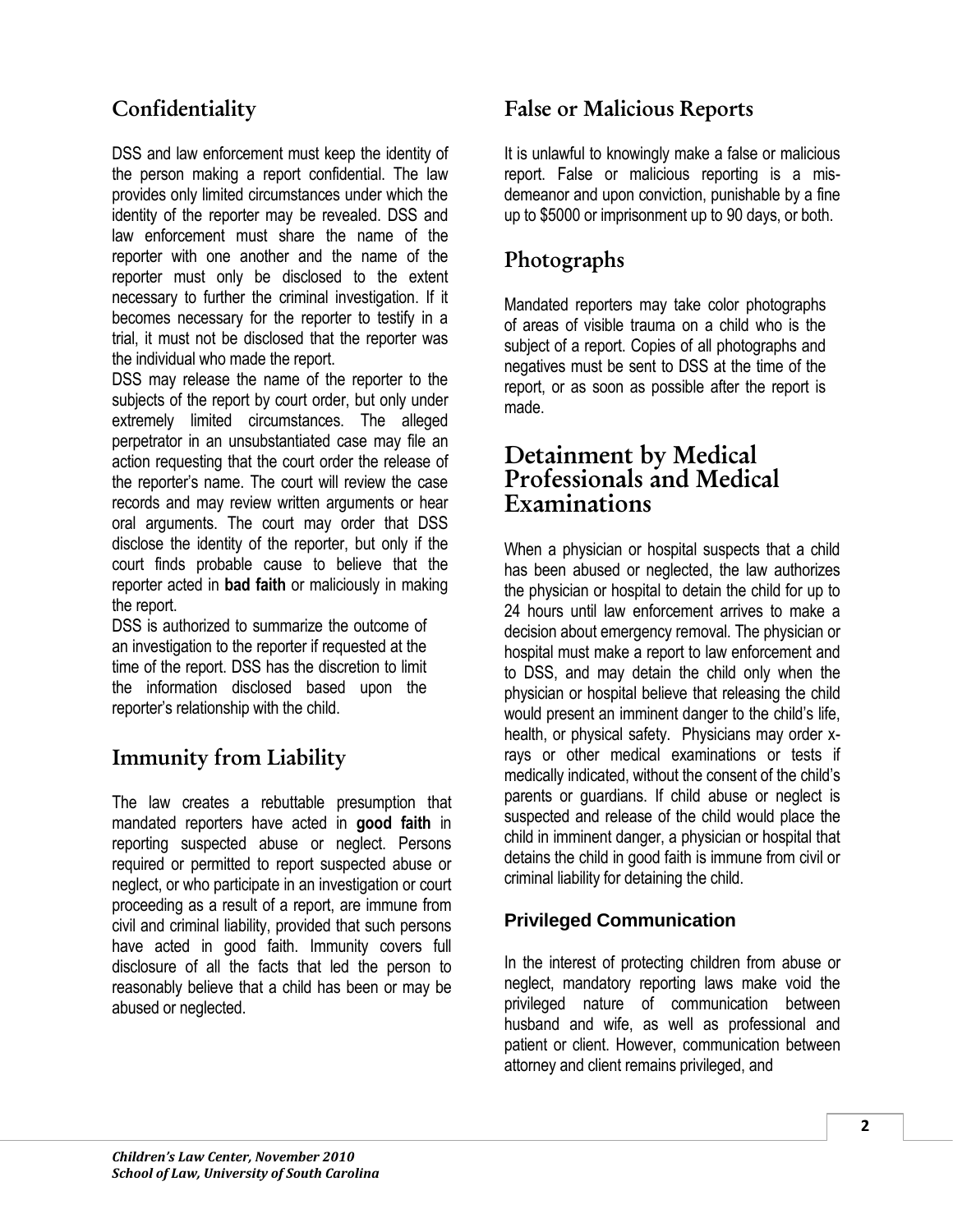communication between clergy and penitent is privileged. The clergy and penitent privilege is limited to confidential communications from the alleged perpetrator of abuse to an ordained minister, priest, or rabbi when necessary to enable the cleric to discharge the functions of the office according to the usual practice or discipline of the church or religious body.

#### **Harm to Viable Fetus or Newborn**

The SC Supreme Court has ruled that a viable unborn fetus is a "child" for purposes of child abuse and neglect laws. A viable fetus, one that has "...reached that period of prenatal maturity where it is capable of independent life apart from its mother"  $1$  is considered to be a child.

A situation may arise where a health care or mental health care provider may be concerned that a woman is making choices during her pregnancy that have harmed or place a viable fetus in substantial risk of harm. A report to DSS should be made when a health care provider has reason to believe that a pregnant woman, with a viable fetus, is abusing an illegal substance as the underlying conduct is not only illegal but also may be placing the fetus at a substantial risk of harm.

The decision to report becomes more complicated when the pregnant woman's behavior is not illegal but may pose a risk of harm to a viable fetus, such as drinking alcohol. The concept of "harm" to a child (including a viable fetus) requires some evidence that the mother's actions have or would likely cause the child physical or mental injury. After carefully considering the available information concerning the extent of the woman's behavior, a report should be made if the health care provider, in his professional judgment, has a reasonable belief that the actions harm or pose a substantial risk of harm to a viable fetus. The health care provider can expect DSS to ask certain questions to assist in evaluating whether the report is within DSS's jurisdiction. Questions may include the efforts of the health care provider to educate the woman about the risk of the questioned behavior; the extent to which the provider has promoted the choice of healthy behavior; and whether medical science establishes a link between

the woman's behavior and harm or substantial risk of harm to a viable fetus.

A health care provider should make a report when an infant is born and identified as affected by illegal substance abuse or withdrawal symptoms resulting from prenatal drug exposure or has a diagnosis of fetal alcohol syndrome.

\_\_\_\_\_\_\_\_\_\_\_\_\_\_\_\_\_\_\_\_\_\_\_\_\_\_\_\_\_\_\_\_\_\_\_\_ 1 Whitner v. South Carolina, 492 S.E.2d 777 (S.C. 1997)

#### **Safe Haven for Abandoned Babies Act ("Daniel's Law")**

The Safe Haven Act or Daniel's Law was designed to provide a safe option for a person wishing to abandon an infant, less than 30 days old, by allowing the person to leave the baby in the care of staff of certain designated facilities without penalty or prosecution. The law allows a parent of an infant or a person acting at the direction of a parent to leave the infant. The person must leave the infant in the physical custody of a staff member or employee of the safe haven. "Safe havens" include hospitals or hospital outpatient facilities, law enforcement agencies, fire stations, EMS stations, and staffed houses of worship

A safe haven staff person must take temporary custody of an infant left voluntarily by a person who does not intend to return for the baby. The person leaving the baby is not required to disclose his or her identity. The safe haven must ask the person leaving the infant to provide information on the baby's background, including the identity of the parents and a medical history. The safe haven must fill out a specific DSS form with the information provided (DSS Form 3082 is available on the DSS website at [www.state.sc.us/dss](http://www.state.sc.us/dss) or at the local DSS office). If the person does not wish to provide any information, they must be given a copy of the DSS form with a stamped envelope in case they decide to provide the information at a later date. The safe haven must offer the person leaving the infant information concerning the legal effect of leaving the infant with the safe haven. Any safe haven, other than a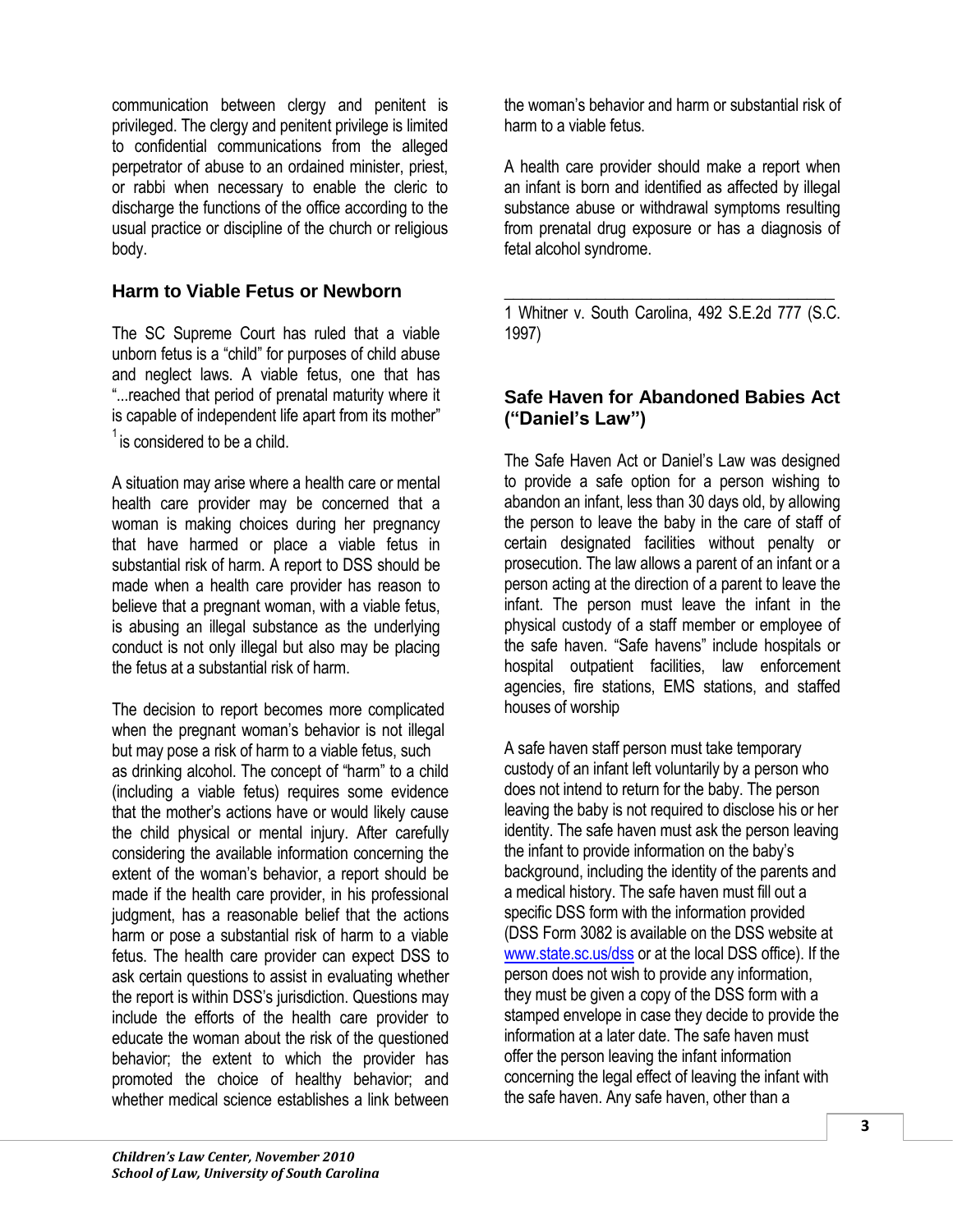hospital or hospital outpatient facility, is responsible for delivering the infant to a hospital or hospital outpatient facility within six hours of receiving the baby. No later than the end of the first business day after the hospital or hospital outpatient facility has received the baby, they must notify DSS of the infant and DSS will then take custody of the infant and pursue action in family court to terminate parental rights and place the infant for adoption. The person leaving the infant is immune from criminal prosecution, unless the baby has been harmed in some way. Safe havens are immune from liability as long as they comply with the provisions of the law.

Hospitals and hospital outpatient facilities may want to remind staff of the option of relinquishment of parental rights for adoption through DSS or a private adoption agency as an alternative for mothers giving birth at the hospital and wishing to leave the baby as the baby is already in a safe place and relinquishment is also a non-punitive option. Hospitals may contact the DSS Area Adoptions Office for further information regarding this option.

(For further information and Form 3082, contact DSS at 1-888-722-2580 or visit the DSS website at www. state.sc.us/dss)

# **Processing the Report: The Child Protection System**

The purpose of the child protection system is to ensure the safety of children, and to provide supportive intervention to reduce the occurrence of maltreatment. The Department of Social Services (DSS) is responsible for investigating reports of abuse or neglect when the suspected perpetrator is the child's parent or guardian, or person responsible for the child's welfare. A person whose contact with the child is incidental, such as a babysitter, is not a person responsible for the welfare of the child as defined by state law. If it is not clear from a report whether the suspected perpetrator has assumed the role of parent or guardian for the child, DSS may use information gathered by law enforcement to determine whether to initiate an investigation. If this information is not available within 24 hours of receipt of the report, DSS must begin an investigation.

## **Investigation of Reports**

Within 24 hours of receipt of a report of suspected abuse or neglect, DSS will begin an investigation and will see the child. DSS rates the risk of harm to the child to decide a response time. Based upon the nature of the report, if DSS determines the child is at high risk, the investigating caseworker will respond in a shorter amount of time. DSS refers reports of sexual abuse to law enforcement within 24 hours. DSS must also refer other reports that involve violations of criminal law to law enforcement.

DSS will notify the parent or guardian as soon as possible after initiating the investigation. During the investigation, DSS may interview the child and other children in the home outside the presence of their caregivers. DSS may also inspect the child's residence, as well as obtain copies of school, medical, or other records concerning the child. Because of its obligation to preserve and reunify families whenever possible, DSS may implement a safety plan with a family that is being investigated. The safety plan is a temporary agreement between the child's family and DSS that is designed to prevent removal of the child from the home.

DSS has 45 days to complete its investigation by deciding whether to indicate or unfound the report. However, upon a showing of good cause, this period of time may be extended for 15 days. If the investigation yields a **preponderance of evidence**  to support a finding of abuse or neglect, DSS indicates the report and coordinates services to correct the causes for the abuse or neglect. An indicated case may result in the name of the perpetrator being entered in the Central Registry of Child Abuse and Neglect. If, for any reason, the investigation does not yield a **preponderance of evidence** to support a finding of abuse or neglect, DSS must unfound the report. For cases that are indicated, DSS may coordinate services for the family without court involvement (a treatment case), or the department may file a complaint in family court seeking the court's involvement in the implementation of a plan of services.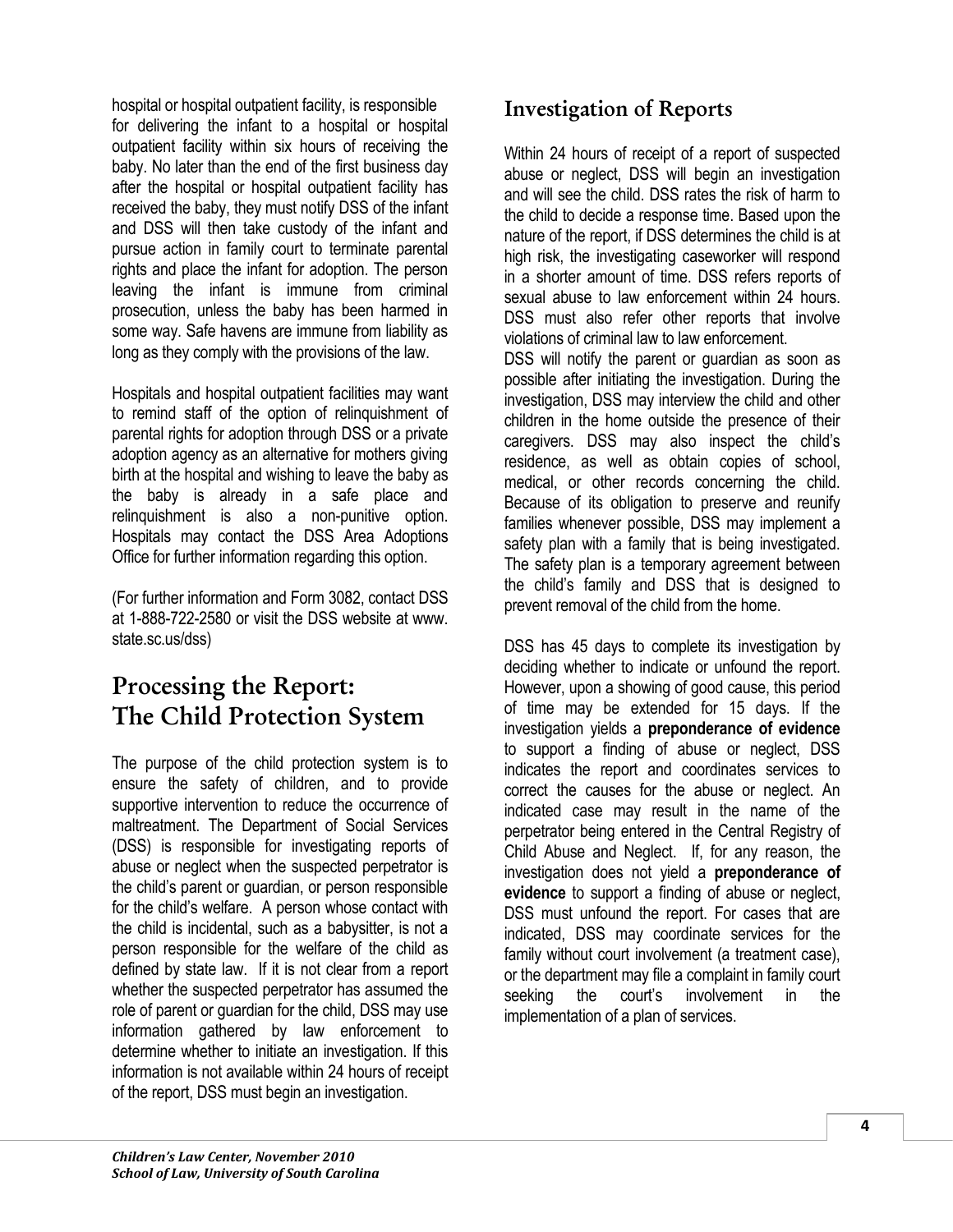When there is to be court involvement, DSS may coordinate services for families without removing the child from the home (an intervention case) or may ask the family court to remove a child and order protective services (a removal case). In all child maltreatment cases brought before the family court, a guardian ad litem will be appointed to represent the best interest of the child.

## **Family Court Hearings**

Following is a brief explanation of the various types of hearings held in child maltreatment cases that are brought before the family court.

**Intervention.** DSS files a complaint in family court. An intervention hearing is held within 35 days. If the court finds that the child was abused or neglected, DSS provides services to the family under the authority of the court, but the child remains in the home.

**Emergency Protective Custody.** Some children who are in DSS custody are in foster care because a law enforcement officer or family court judge believes their lives, health, or physical safety are in imminent and substantial danger. After a child is taken into emergency protective custody, the child is placed with DSS. DSS begins an investigation. There is a hearing within 72 hours of emergency removal, to determine whether emergency removal was proper and whether the child should temporarily remain in DSS custody.

**Removal.** Children who are not in imminent and substantial danger, but who have been abused or neglected, may also be placed in foster care. The removal process begins with DSS filing a complaint in family court which asks the court to remove the child from the parent's home and order protective services. There will be a hearing within 35 days to determine whether the child is abused or neglected, whether the child should be placed in DSS custody, and what protective services should be offered to the family.

**Permanency Planning.** Permanency Planning hearings are required for every child in foster care. At a minimum, DSS must initiate permanency planning within 12 months of the child's entry into foster care. At the permanency planning hearing, the court decides whether to return a child to his or her parent, place the child in the custody of a relative (or non-relative), or terminate parental rights.

**Termination of Parental Rights.** The process of terminating parental rights begins with the filing of a complaint asking the court to terminate rights. Legal rights between a parent and a child may be severed when there is at least one statutorily defined reason to terminate parental rights and termination of parental rights is in the best interest of the child.

## **Processing the Report: Law Enforcement**

Law enforcement officers become involved in child maltreatment cases in various ways. Law enforcement officers are authorized to take a child into emergency protective custody if there is probable cause to believe the child is in imminent and substantial danger due to abuse or neglect. Law enforcement officers investigate child maltreatment in addition to DSS when the alleged perpetrator is a parent or guardian and the maltreatment violates the state's criminal laws. Law enforcement has sole authority to investigate child abuse or neglect when the perpetrator is someone other than the child's parent or guardian. Although, law enforcement and DSS may coordinate their child maltreatment investigations, the two processes are separate and distinct. The primary purposes underlying law enforcement's investigation are to determine whether a crime has been committed and if so, to prosecute the offender. When law enforcement has probable cause to believe that an individual has committed a crime, the suspect is arrested. A bond hearing will be held and the suspect may be released pending final disposition of the charge.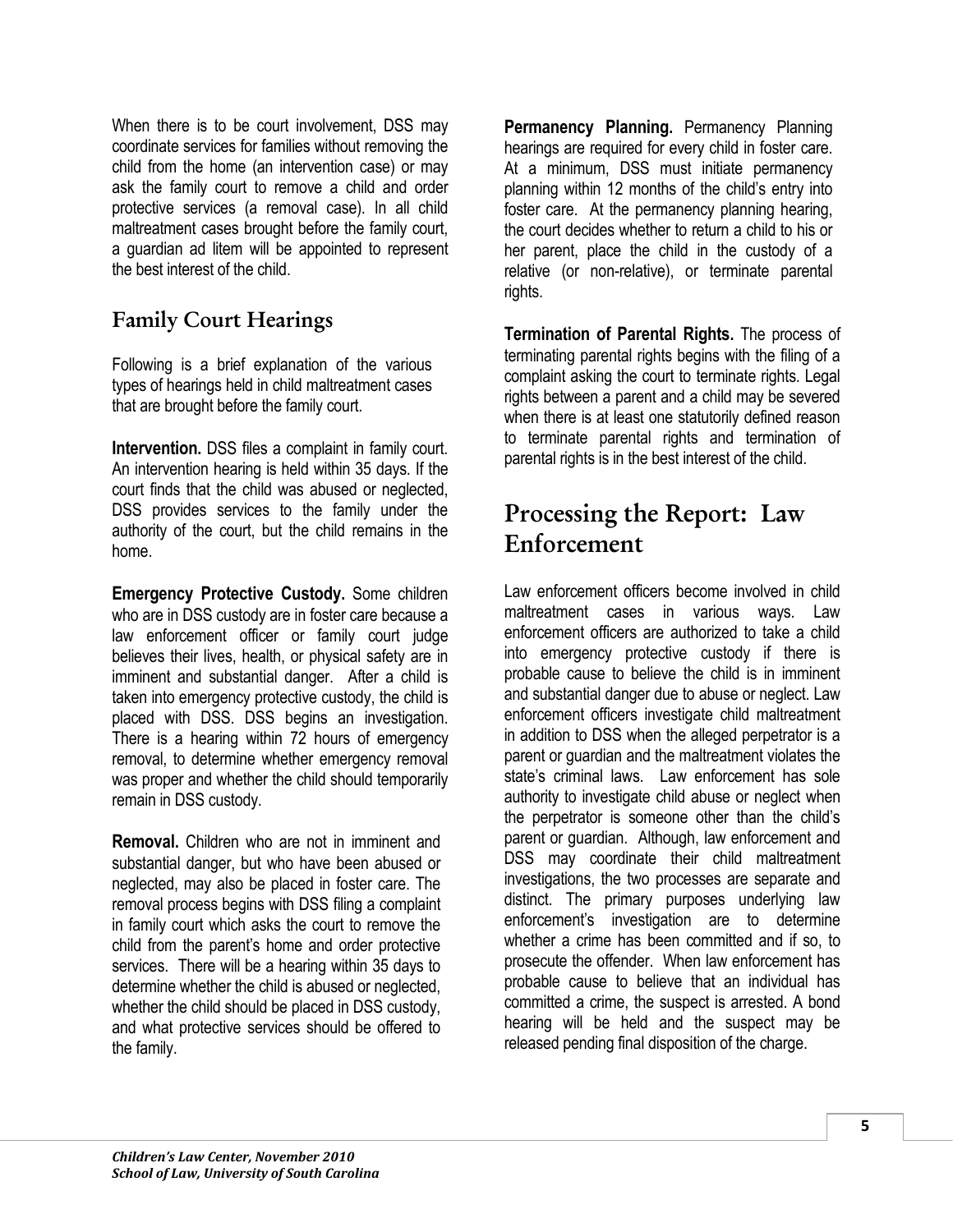After the bond hearing, there is a preliminary hearing to determine whether law enforcement had probable cause to make the arrest. Then, the grand jury reviews the case to decide whether the evidence is sufficient to formally charge (indict) the suspect.

If a suspect is indicted, the next hearing is usually the hearing at which a decision will be made concerning the suspect's guilt or innocence. At this hearing, the suspect may be tried by a jury of his or her peers or may enter a guilty plea. If the suspect is found guilty or if the suspect pleads guilty, he or she may be sentenced to a term of incarceration or placed on probation.

**Note:** *Criminal cases involving suspected offenders under age 17 are handled in a different manner through the juvenile justice system. Contact the Children's Law Center for further information about this system.*

## **Recognizing Child Abuse or Neglect**

The first step in helping abused or neglected children is learning to recognize possible signs of maltreatment. The law does not contain specific injuries or circumstances that require a report. Rather, mandatory reporters must be familiar with indicators and exercise judgment in deciding whether a report is appropriate. Indicators of child maltreatment can be obvious, but are sometimes subtle and difficult to recognize. The presence of indicators does not necessarily mean abuse or neglect is occurring; however, when these signs appear repeatedly or in combination, professionals should take a close look at the situation and consider the need to report. Although child maltreatment can be divided into types (physical abuse, neglect, sexual abuse, mental injury), these types often occur in combination. The following material is based on a fact sheet published by the National Clearinghouse on Child Abuse and Neglect, Recognizing Child Abuse and Neglect: Signs and Symptoms (2003).

#### **General Indicators of Maltreatment**

Child:

- Shows sudden changes in behavior or school performance
- Is overly compliant, passive, or withdrawn
- Has not received help for physical or medical problems brought to the parents' attention
- Is always watchful, as though preparing for something bad to happen
- Comes to school or other activities early, stays late, or does not want to go home

Parent:

- Shows little concern for the child
- Treats one child differently from siblings  $\bullet$
- Denies the existence of or blames the child for – the child's problems
- Asks teachers or other caretakers to use  $\bullet$ harsh physical discipline if child misbehaves
- Sees the child as entirely bad, worthless, or  $\bullet$ burdensome
- Demands a level of physical or academic performance the child cannot achieve
- Looks primarily to the child for care, attention, and satisfaction of emotional needs

#### **Signs of Physical Abuse**

#### Child:

- $\bullet$ Has unexplained burns, bites, bruises, broken bones, or black eyes
- Has injuries that reflect the shape of an object
- Has bruises in various stages of healing, or on different body planes
- Has bruises on the fleshy parts of the body
- Has fading injuries after an absence from school
- Attempts to hide injuries
- Seems frightened of the parents and does not want to go home
- Shrinks at the approach of adults  $\bullet$
- Reports injury by a parent or guardian

#### Parent:

- Offers conflicting, unconvincing, or no  $\bullet$ explanation for the child's injury
- Does not seek medical care when needed for the child's injuries
- Describes the child in a very negative way
- Uses harsh physical discipline with the child
- Has a history of abuse as a child

#### **Signs of Neglect**

#### Child:

- Is frequently absent from or late to school
- Is consistently tired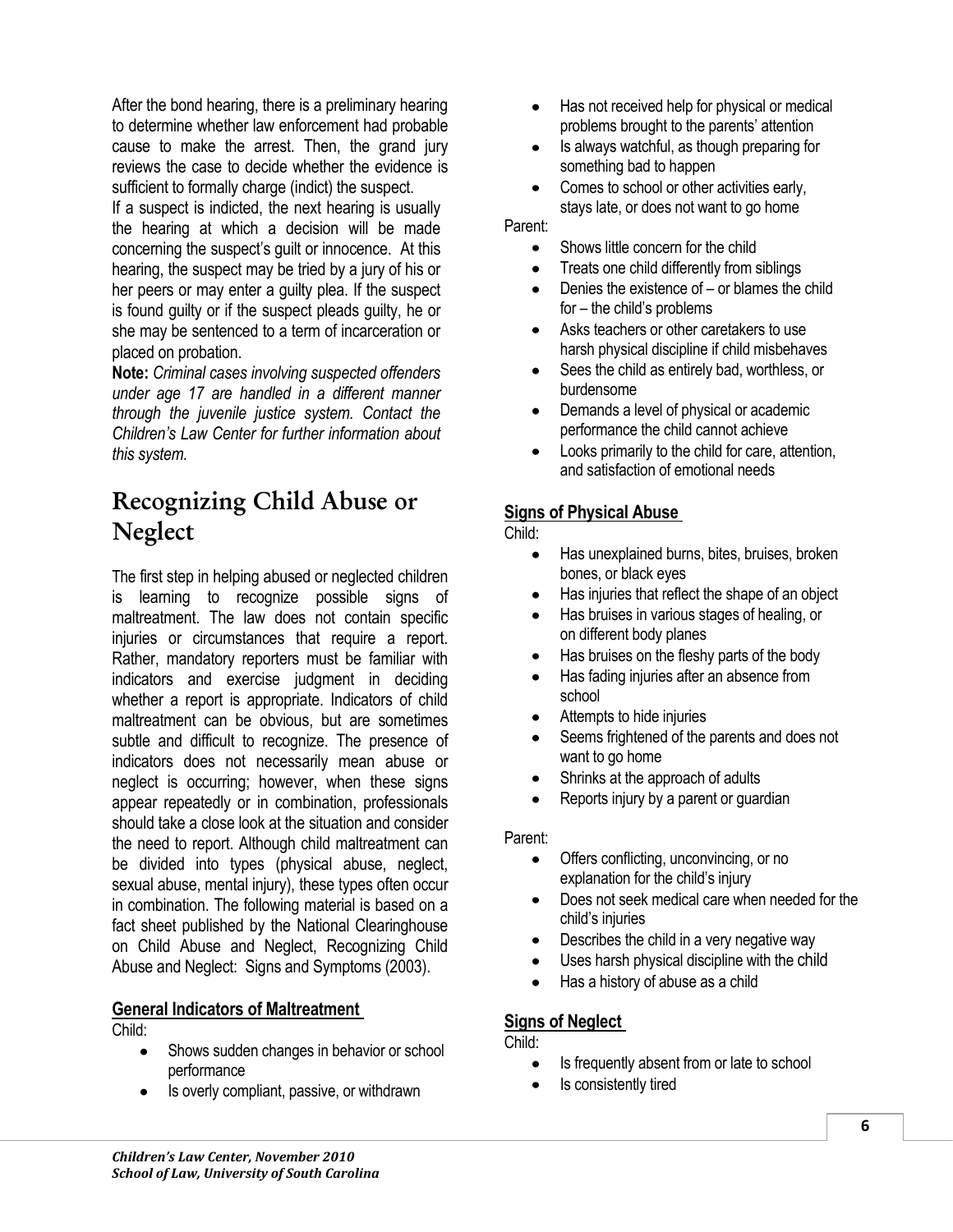- Is always hungry; begs or steals food or money
- Has slow physical development or is underweight
- Lacks needed routine or urgent medical or dental care
- Has poor hygiene; is consistently dirty and has a body odor
- Lacks appropriate clothing for the weather
- Abuses alcohol or other drugs
- States that there is no one at home to provide care or supervision

#### Parent:

- $\bullet$ Appears to be indifferent to the child
- Seems apathetic or depressed
- Behaves irrationally or in a bizarre manner
- Is abusing alcohol or other drugs

#### **Signs of Sexual Abuse**

#### Child:

- Child reports sexual abuse
- Has difficulty walking or sitting
- Refuses to change for P.E. or participate in activities
- Reports nightmares or bedwetting  $\bullet$
- Experiences a sudden change in appetite or  $\bullet$ weight
- Has a sudden change in grades
- Appears withdrawn or depressed
- Demonstrates unusual sexual knowledge or behavior
- Becomes pregnant or contracts a sexually  $\bullet$ transmitted disease, particularly if under age 14
- Runs away from home  $\bullet$

#### Parent:

Is unduly protective of the child or severely  $\bullet$ limits the child's contact with other children, especially of the opposite sex

#### Child:

- Shows extremes in behavior, such as overly compliant or demanding behavior, extreme passivity, or aggression
- Is either inappropriately adult (e.g. parenting  $\bullet$ other children) or inappropriately infantile (e.g. rocking or head-banging)
- Has attempted suicide or harm self

Exhibits a lack of attachment to parents

#### Parent:

- Constantly blames, belittles, or berates the  $\bullet$ child
- Is unconcerned about the child and refuses to consider offers of help for the child's problems
- Overtly rejects the child

# **Guidelines for Mandatory Reporters**

When confronted with the possibility that a child has been or may be abused or neglected there are several steps that should be taken to protect the child.

The following are suggested guidelines to further assist mandatory reporters in recognizing and reporting suspected child abuse and neglect.

#### **Responding to a Child**

- Listen attentively while the child is talking to you.
- Do not probe for details, particularly concerning sexual abuse. (Proving sexual abuse in court often depends heavily on the child's statement. Discussing details of the abuse with the child is essentially handling evidence, and should only be done by trained investigators).
- Do not remove clothing to examine the child's body unless you are a medical professional.
- Do not indicate doubt or disbelief.
- Do not express shock or anger at the possible perpetrator. Children often love the person who mistreats them.
- Tell the child what you will do, for example that you are going to contact DSS and a caseworker will come to talk with the child.
- Do not give the child false assurances, or promise that you will keep the information confidential.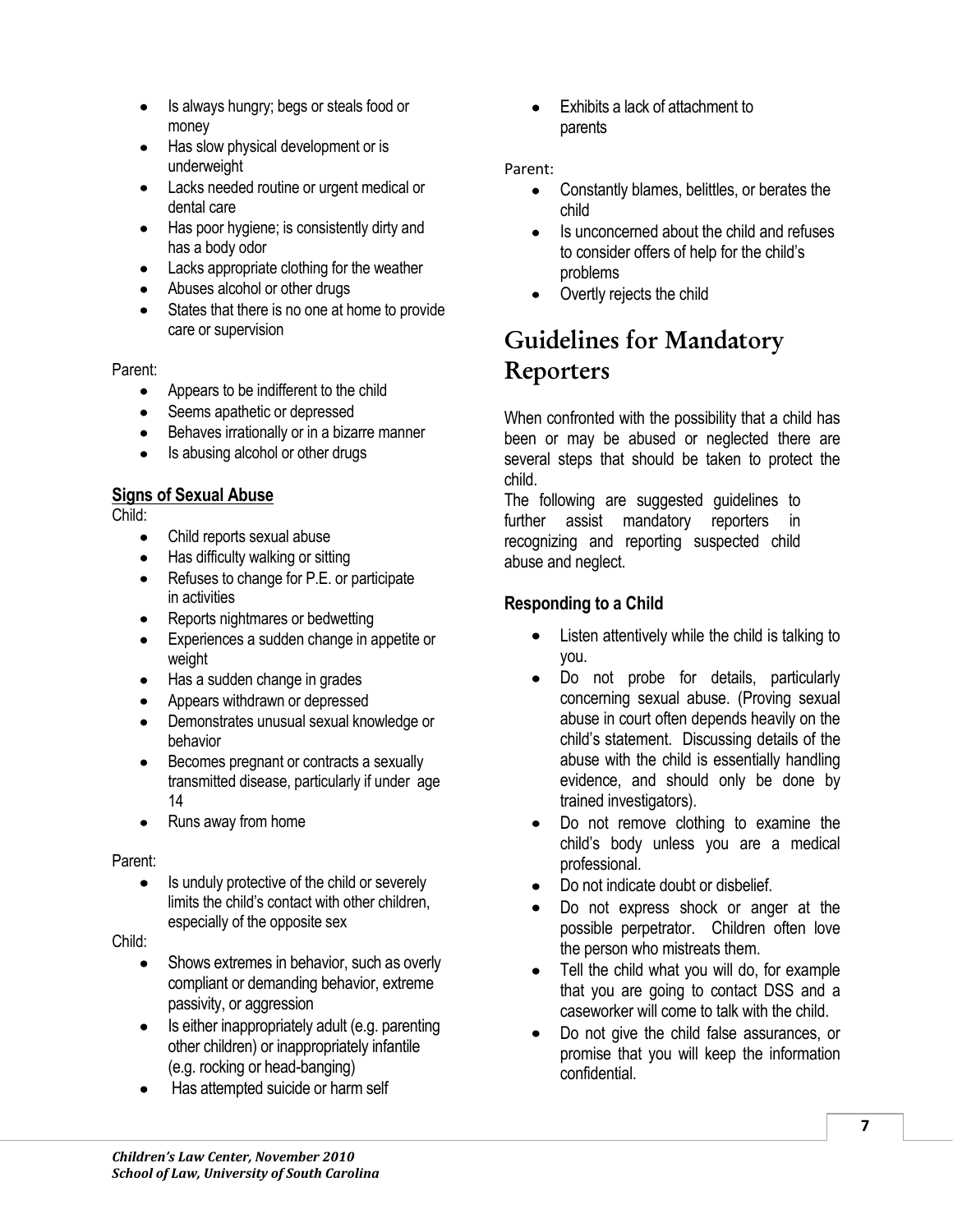#### **Documentation**

- Document the basis of your concerns, including physical and behavioral signs.
- Document the child's statements to you. Try to use the child's exact words.
- Document the child's demeanor while talking with you. Note any signs of fear or distress.
- If you make the report orally, record the date, time, and the person and agency you contacted. If you make the report in writing, keep a copy of the correspondence.
- Be aware that your records concerning the report may be subject to subpoena.

#### **Making a Report**

- Make the report as soon as possible after receiving the information which causes you to suspect abuse or neglect. Mandatory reporters cannot "cause" a report to be made by delegating this responsibility to someone else. You must personally make the report.
- You do not need to have conclusive proof. The law requires you to report when you have "reason to believe" a child is being or may be abused or neglected.
- Do not attempt to investigate or excessively question the child. Specially trained DSS caseworkers and law enforcement officers will investigate the allegations.
- In addition to making the report to DSS or law enforcement, follow your employer's procedures regarding notification of supervisors.
- Collect as much of the following information as possible to convey to the investigating agency: child's name, age, date of birth, and address; child's present location; names and ages of siblings, parents' names and addresses.
- Explain why you are concerned about the child.
- At the time of the report, or as soon as possible thereafter, provide copies of all photographs, negatives, and medical reports to DSS.
- Although reports can be made anonymously, it is often helpful to provide your name and address in the event that further information is needed.
- At the time the report is made, you can request to be notified of the outcome of an investigation.
- After you have made a report, if you learn new information or if you learn additional information, report to DSS or law enforcement.

#### **Contact with Parents**

- In general, it is best not to contact the child's parents about your suspicions before making the report. Informing parents before the appropriate intervention can be made may lead to retribution against the child or destruction of evidence. In some cases, if the child does not appear to be in imminent danger or if the suspected offender is someone other than a parent, you may choose to maintain open communication with the parent.
- Never accuse a parent of abuse or neglect. You may explain that you are legally required to report based upon the possibility that the child has been or may be harmed.

#### **Follow-Up**

- Your continued help may be necessary. All professionals and agencies must work together to improve outcomes for children.
- Be willing to meet with multidisciplinary teams and/or testify in court if requested.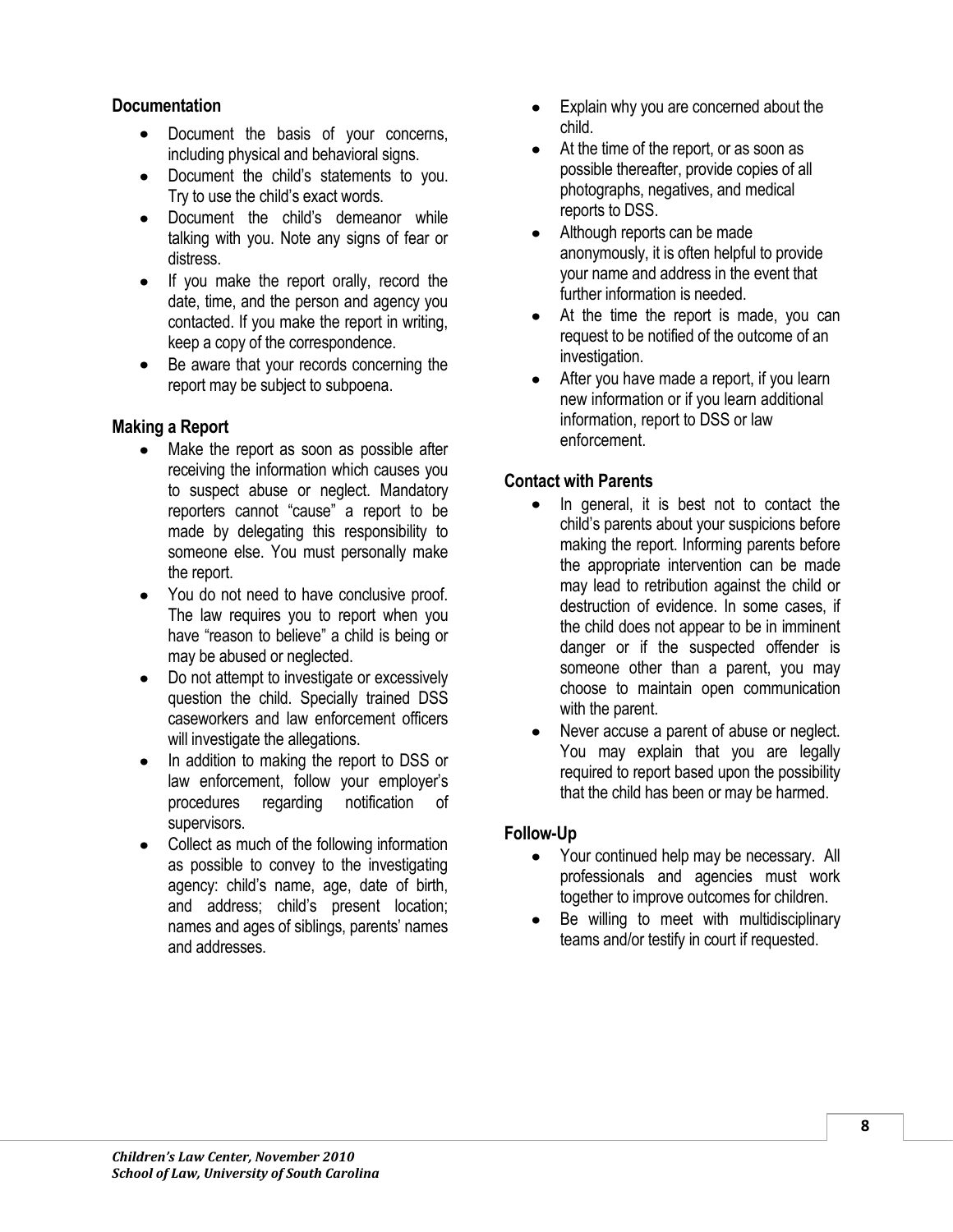#### **Abandonment**

A parent or guardian willfully deserts a child or willfully surrenders physical possession of a child without making adequate arrangements for the child's needs or the continuing care of the child.

#### **Bad Faith**

Generally implying or involving actual or constructive fraud, or a design to mislead or deceive another, or a neglect or refusal to fulfill some duty or some contractual obligation, not prompted by an honest mistake as to one's rights or duties, but by some interested or sinister motive.

#### **Central Registry of Child Abuse and Neglect**

A statewide data system which identifies abused and neglected children and their parents and guardians. The Central Registry of Child Abuse and Neglect is not a public record. Information concerning an individual in the Central Registry can be disclosed only when screening of an individual's background is required by statute or regulations for employment, licensing, or other purposes.

#### **Child**

A person under the age of eighteen.

#### **Child Abuse or Neglect or Harm**

Child abuse or neglect or harm occurs when the parent, guardian, or other person responsible for the child's welfare:

- (a) inflicts or allows to be inflicted upon the child **physical or mental injury** or engages in acts or omissions which present a substantial risk of physical or mental injury to the child, including injuries sustained as a result of excessive corporal punishment, but excluding corporal punishment or physical discipline which:
	- (i) is administered by a parent or person in loco parentis;
	- (ii) is perpetrated for the sole purpose of restraining or correcting the child;
	- (iii) is reasonable in manner and moderate in degree
	- (iv) has not brought about permanent or lasting damage to the child; and
	- (v) is not reckless or grossly negligent behavior by the parents.
- (b) commits or allows to be committed against the child a sexual offense as defined by the laws of this State or engages in acts or omissions that present a substantial risk that a sexual offense as defined in the laws of this State would be committed against the child;

**Note:** *Under South Carolina law, such sexual offenses may involve fondling, intercourse, cunnilingus, fellatio, anal intercourse, or any intrusion, however slight, of any part of a person's body or of any object into the genital or anal openings of another person's body.*

- (c) fails to supply the child with adequate food, clothing, shelter, or education. . . supervision appropriate to the child's age and development, or health care though financially able to do so or offered financial or other reasonable means to do so and the failure to do so has caused or presents a substantial risk of causing physical or mental injury. However, a child's absence from school may not be considered abuse or neglect unless the school has made efforts to bring about the child's attendance, and those efforts were unsuccessful because of the parents' refusal to cooperate.
- (d) abandons the child;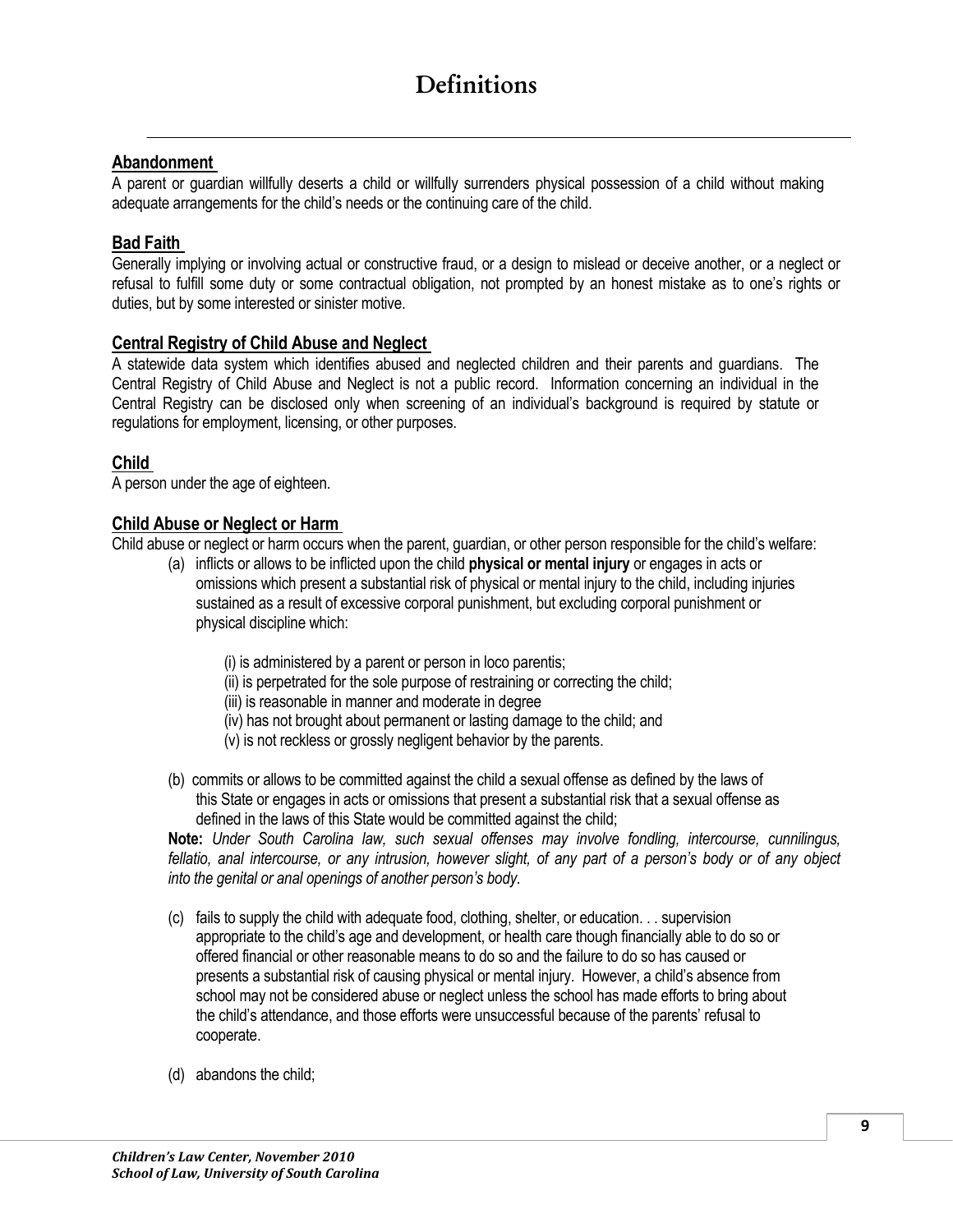- (e) encourages, condones, or approves the commission of delinquent acts by the child and the commission of acts are shown to be the result of the encouragement, condonation, or approval; or
- (f) has committed abuse or neglect as described in subsections (a) through (e) such that a child who subsequently becomes a part of the person's household is at substantial risk of one of those forms of abuse or neglect.

#### **Good Faith**

Honesty of purpose, freedom from intention to defraud, and, generally speaking means being faithful to one's duty or obligation.

#### **Indicated Report**

Report of child abuse or neglect supported by facts which warrant a finding by a preponderance of evidence that abuse or neglect is more likely than not to have occurred.

#### **Mental Injury**

Injury to the intellectual, emotional, or psychological capacity or functioning of a child as evidenced by a discernible and substantial impairment of the child's ability to function when the existence of that impairment is supported by the opinion of mental health professional or medical professional.

#### **Person Responsible for a Child's Welfare**

The child's parent, guardian, foster parent, an operator, employee, or caregiver of a public or private residential home, institution, agency or childcare facility or an adult who has assumed the role or responsibility of a parent or guardian for the child, but who does not necessarily have legal custody of the child. A person whose only role is as a caregiver and whose contact is only incidental with a child, such as a babysitter or a person who has only incidental contact but may not be a caretaker, has not assumed the role or responsibility of a parent or guardian.

#### **Physical Injury**

Death or permanent or temporary disfigurement or impairment of any bodily organ or function.

#### **Preponderance of Evidence**

Evidence which, when fairly considered, is more convincing as to its truth than the evidence in opposition.

#### **Unfounded Report**

Report for which there is not a preponderance of evidence to believe that the child is abused or neglect.

## **References**

#### **South Carolina Codes**

| $§ 63 - 7 - 20$  | Definitions                                                      |
|------------------|------------------------------------------------------------------|
| $§ 63 - 7 - 310$ | Persons required or permitted to report; method, confidentiality |
| $§$ 63-7-610     | Authority of officers in all counties and municipalities         |
| $§ 63 - 7 - 410$ | Penalties                                                        |
| $§ 63 - 7 - 330$ | Confidentiality of reports and records, penalties                |
| $§ 63 - 7 - 940$ | Retention and disclosure of unfounded reports                    |
| $§$ 63-7-390     | <b>Immunity from Liability</b>                                   |
| $§ 63 - 7 - 430$ | Bad faith or false reporting; civil action; fees                 |
| $§ 63 - 7 - 440$ | Knowingly making false report of abuse or neglect; penalties     |